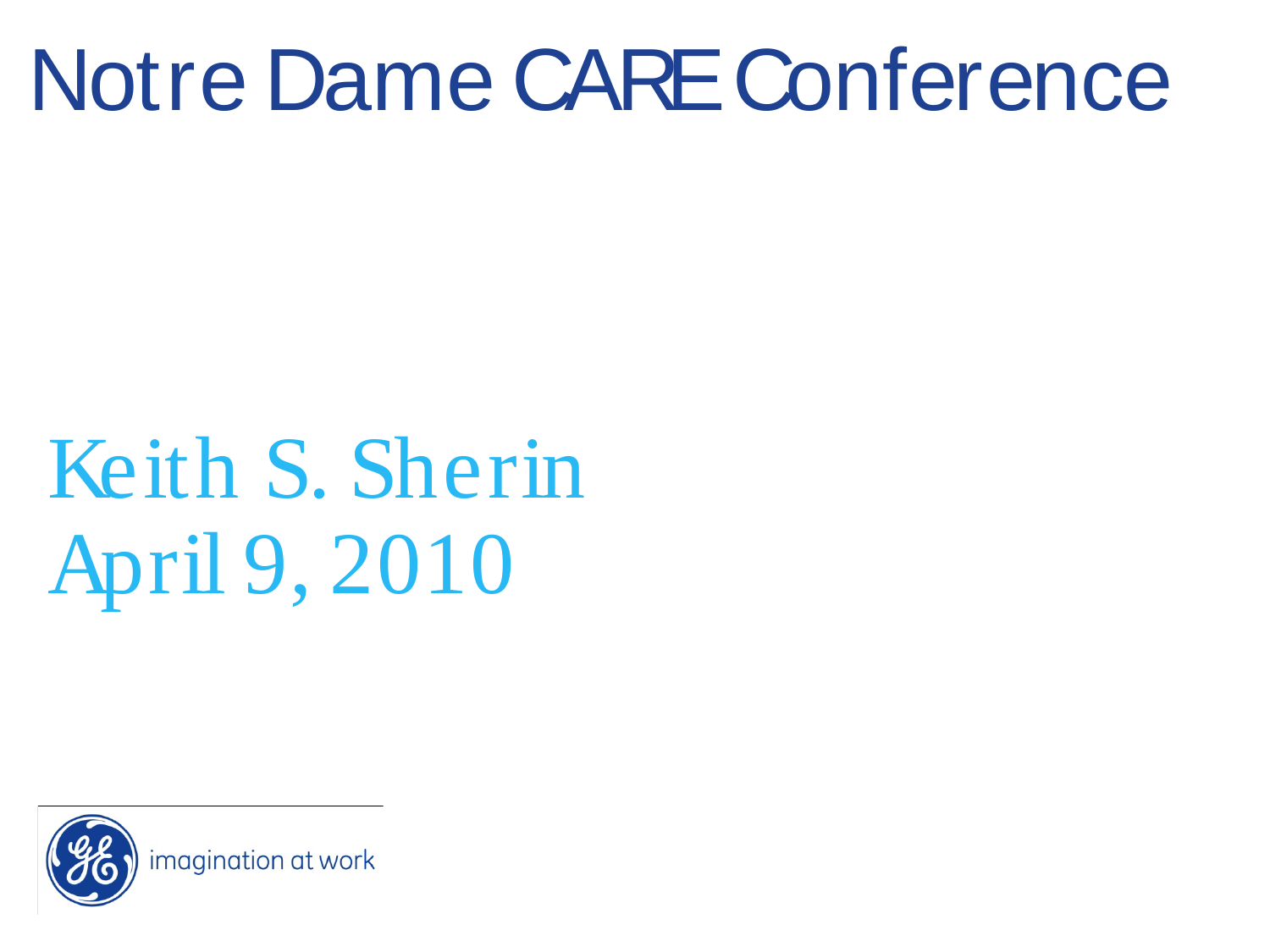### GE overview

(2009 revenue, % earnings)





~\$157B revenue \$11.2B earnings<br>~300K employees \$16.6B cash flow  $\sim$ 300K employees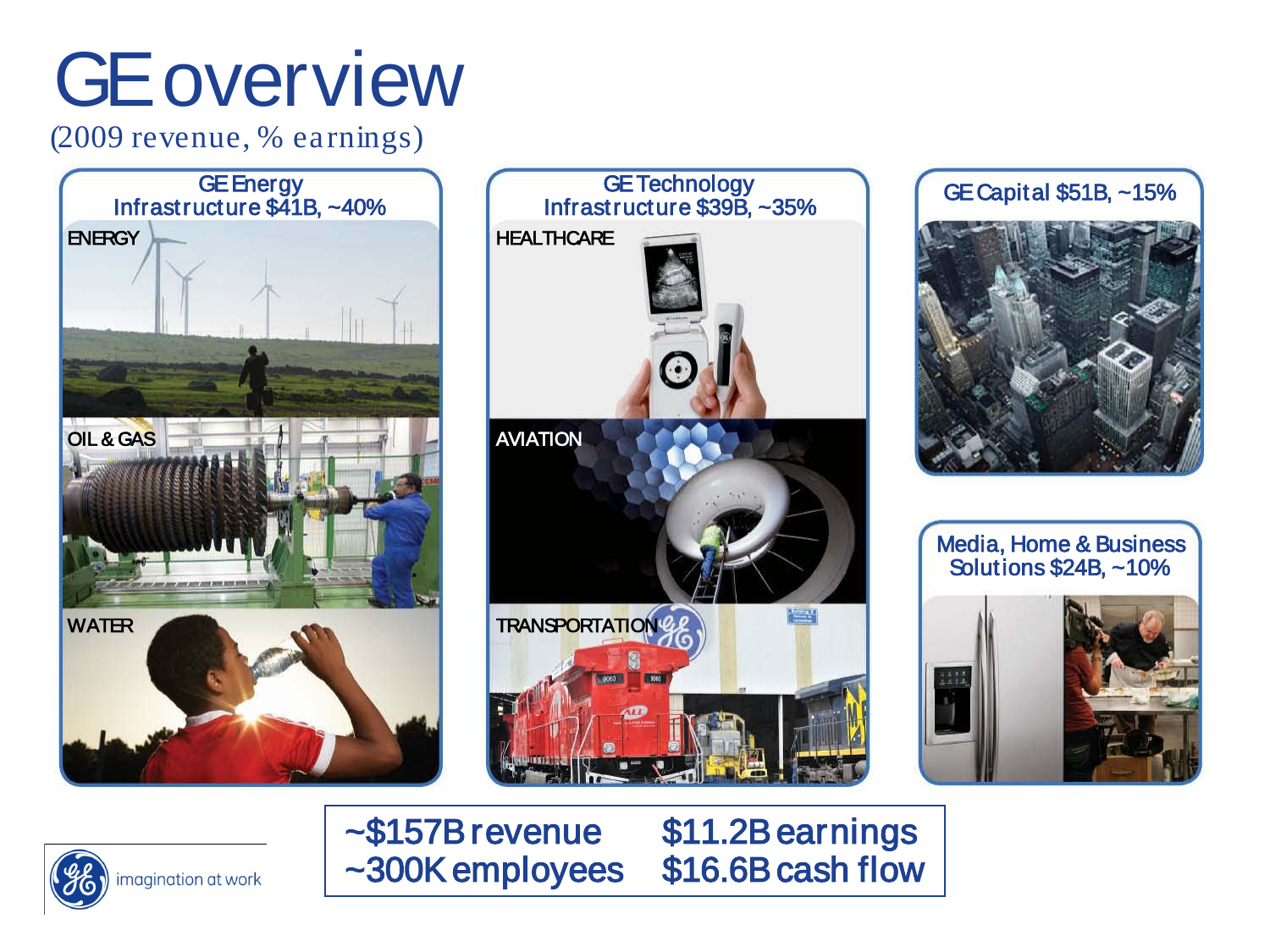#### Agenda

 $\checkmark$  Environment & evolving disclosure

- $\checkmark$  The GE financial process: forecasting & planning
	- Basis for resource/capital allocation
	- Basis for external communications
	- Managing risks and opportunities
	- Incredibly detailed/rigorous process
- $\checkmark$  GE communications with investors & analysts
	- Objective and transparent
	- Guidance vs. no guidance

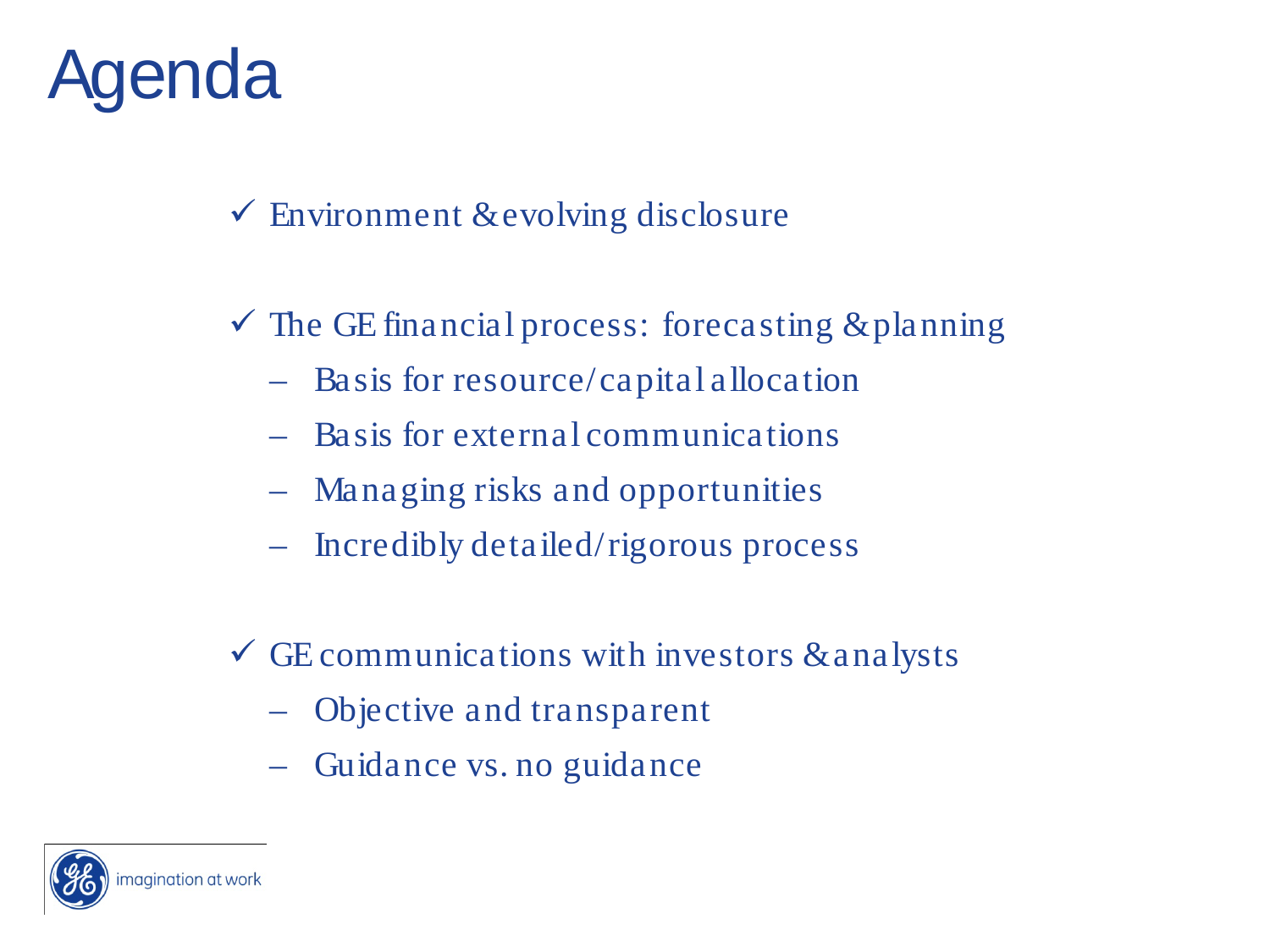

### Financial reporting



#### # of pages Investor Relations

- Quarterly press release with financials … follow-up calls with investors & media
- Annual analyst dinner with buy & sell-side analysts
- $\checkmark$  Narrow range of guidance

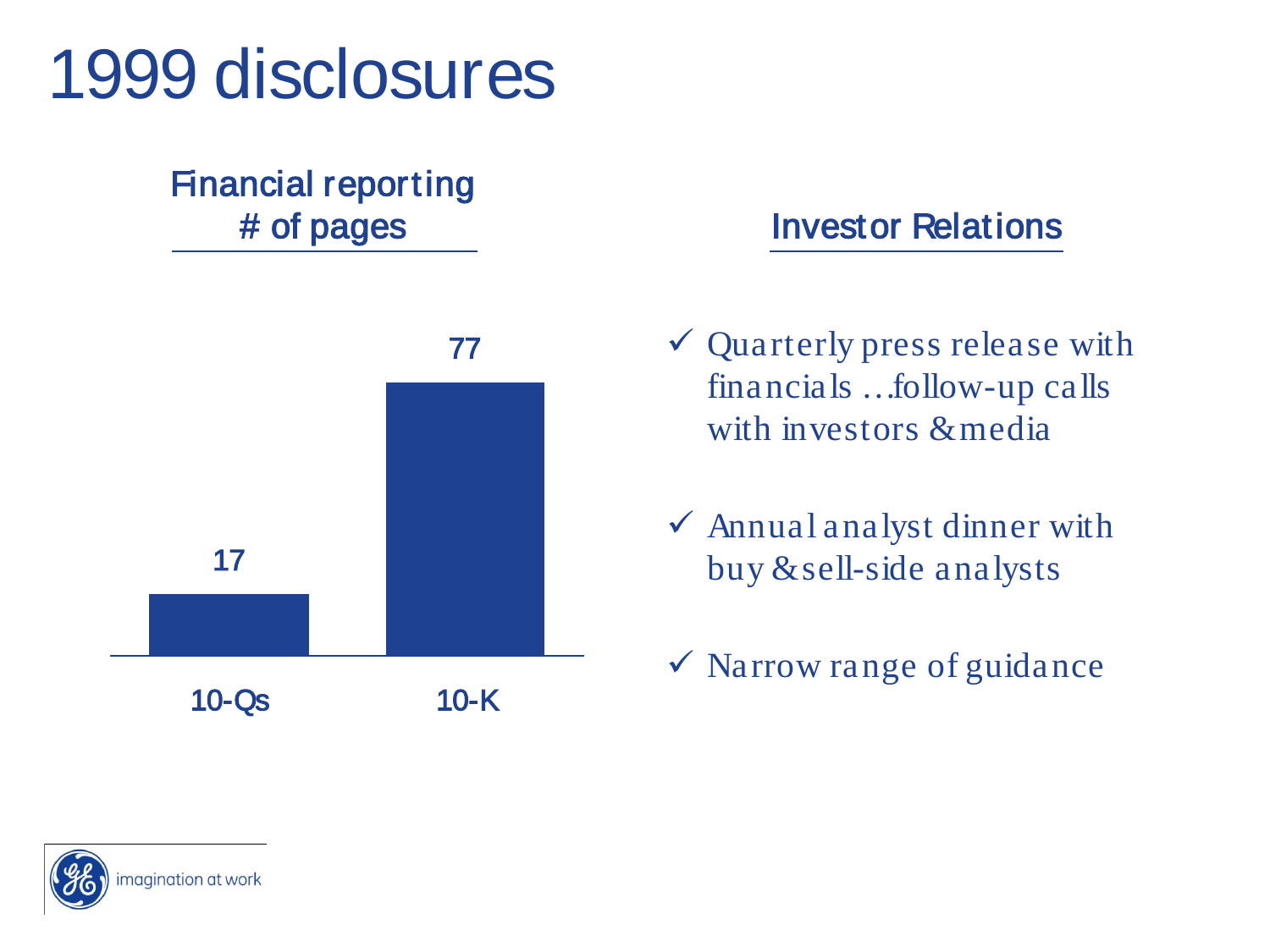#### 1999 – 2002 … significant market volatility drove new regulations



Investor communications critical

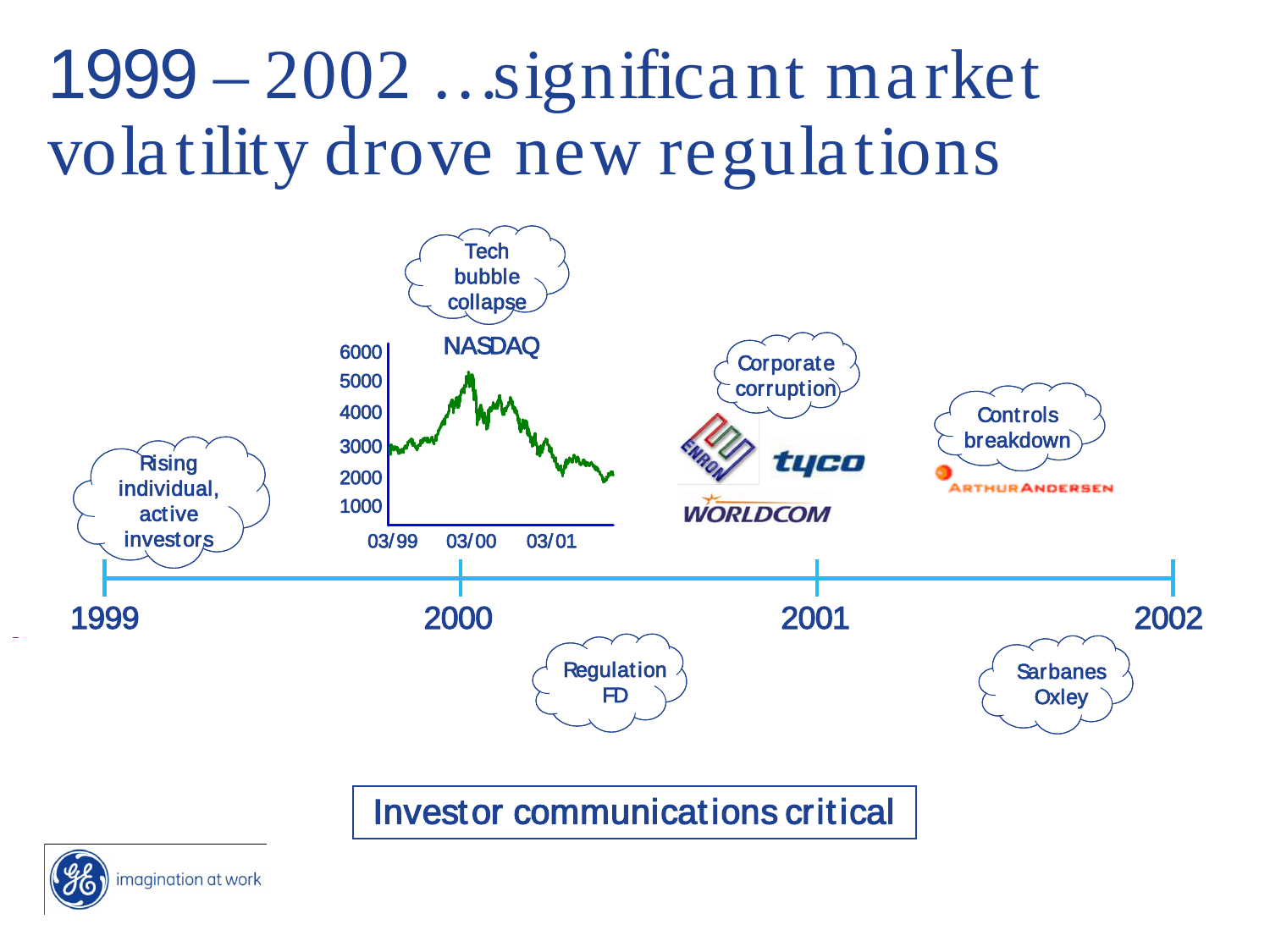

### Financial reporting



#### # of pages Investor Relations

- $\checkmark$  30 events available to investors
- Over 25 hours of GE-hosted webcasts online
- $\checkmark$  Over 1,000 pitch pages on www.ge.com/investor
- $\checkmark$  No EPS guidance

GE committed to transparency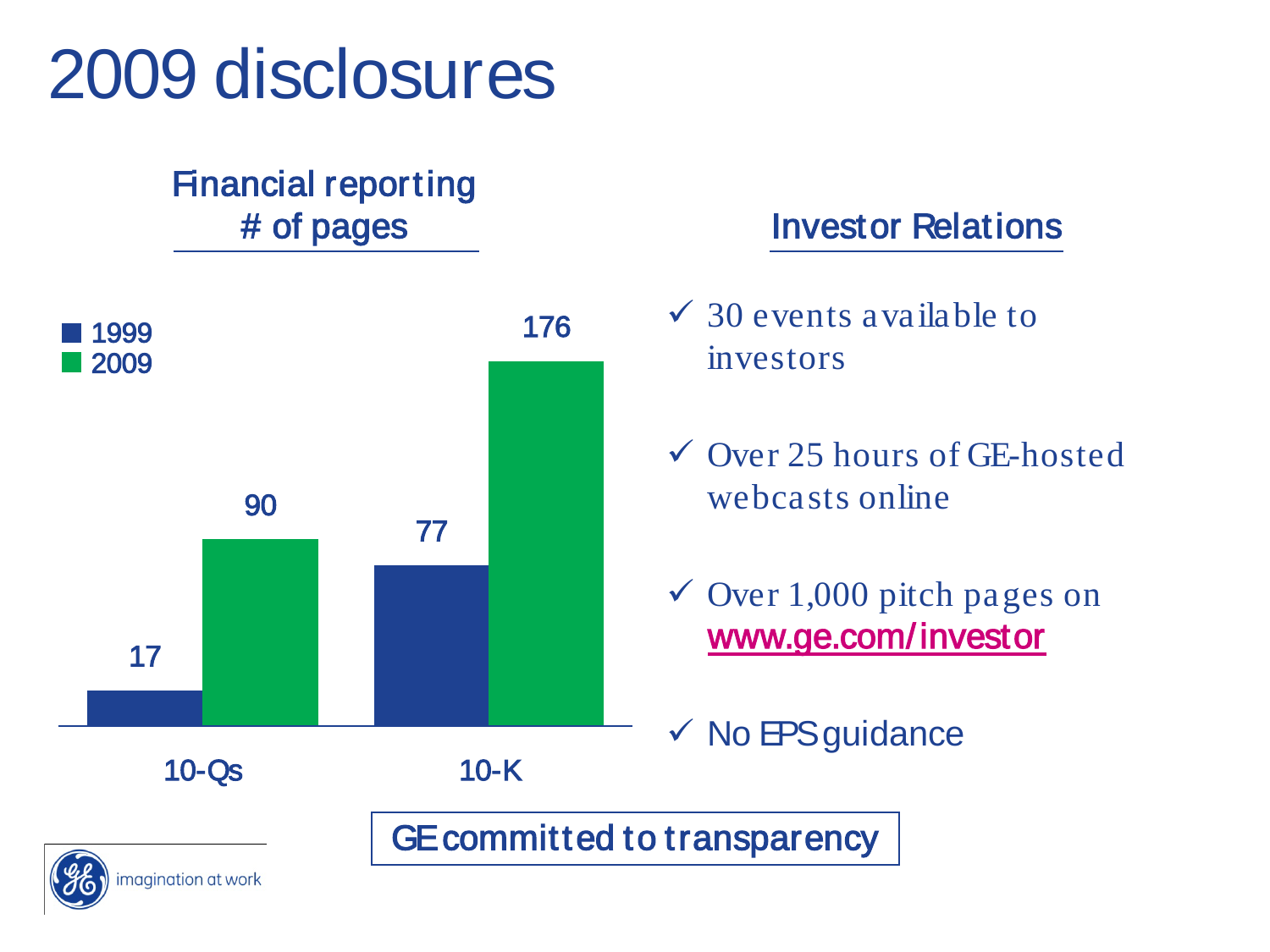# Forecasting and planning

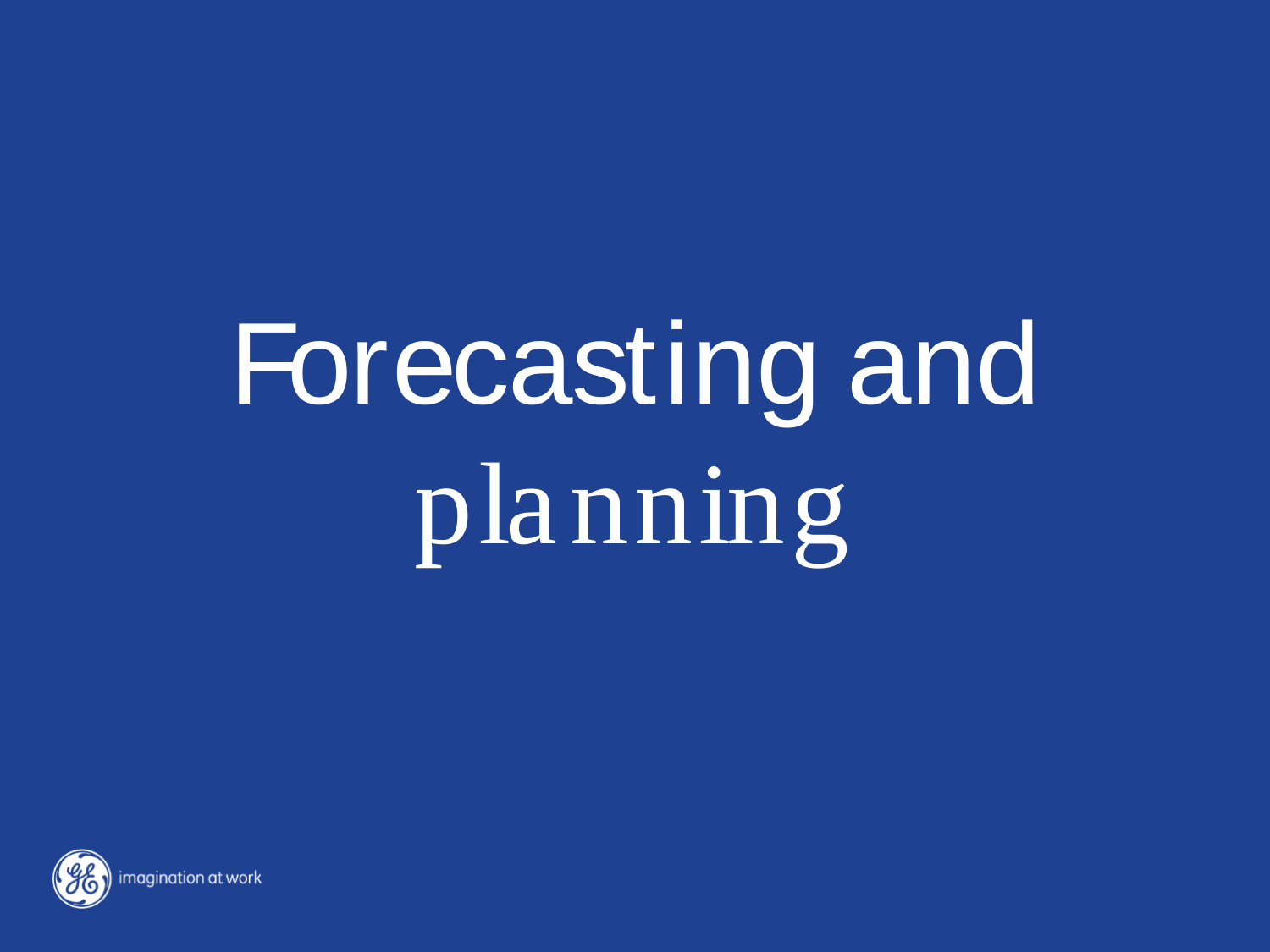### Two main planning events

**What** 

Input from each business

#### **Output** for GE

June/July Growth Playbook

- Strategy session • Long range plan (3-5 years)
- External landscape... economic/competitive environment
- Strategy/technology shifts
- Investment requirements
- Earnings outlook
- GE financial model
- Top 45 business units
- Inorganic opportunities
- GE strategy to BOD
- Next year look
- Investor information

#### October/November Budget **Long view Detailed budget**

- Financial plan for next year
- Current year financial update
- Next year operating plans by business
- Detail by quarter
- GE operating plan
- Initiatives update
- Economic outlook
- Investor information

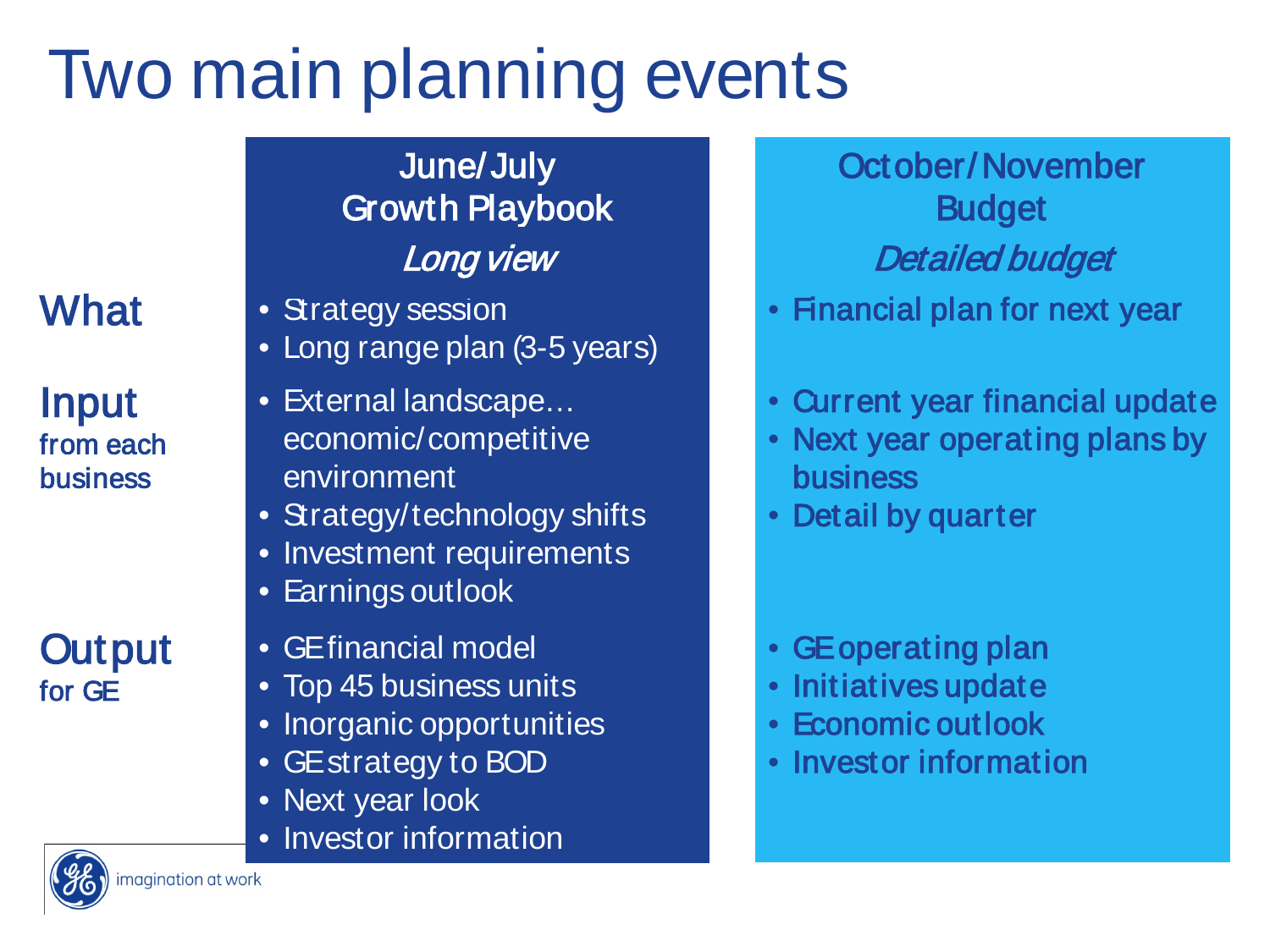### Quarterly GE finance rigor

#### **Timing**

- Weekly pulsing calls with financial planning leaders 1
- Short range outlook submission to Corporate 2
- Operating day deep dives with Corporate 3
- Corporate Executive Council all-day meeting … top 30 leaders in Company 4
- Weekly CEO/CFO pulsing calls 5
- 6 Investor Relations/CEO update

Throughout quarter

Second month of quarter

Second & third months of quarter

Third month of quarter

Third month of quarter

Post close

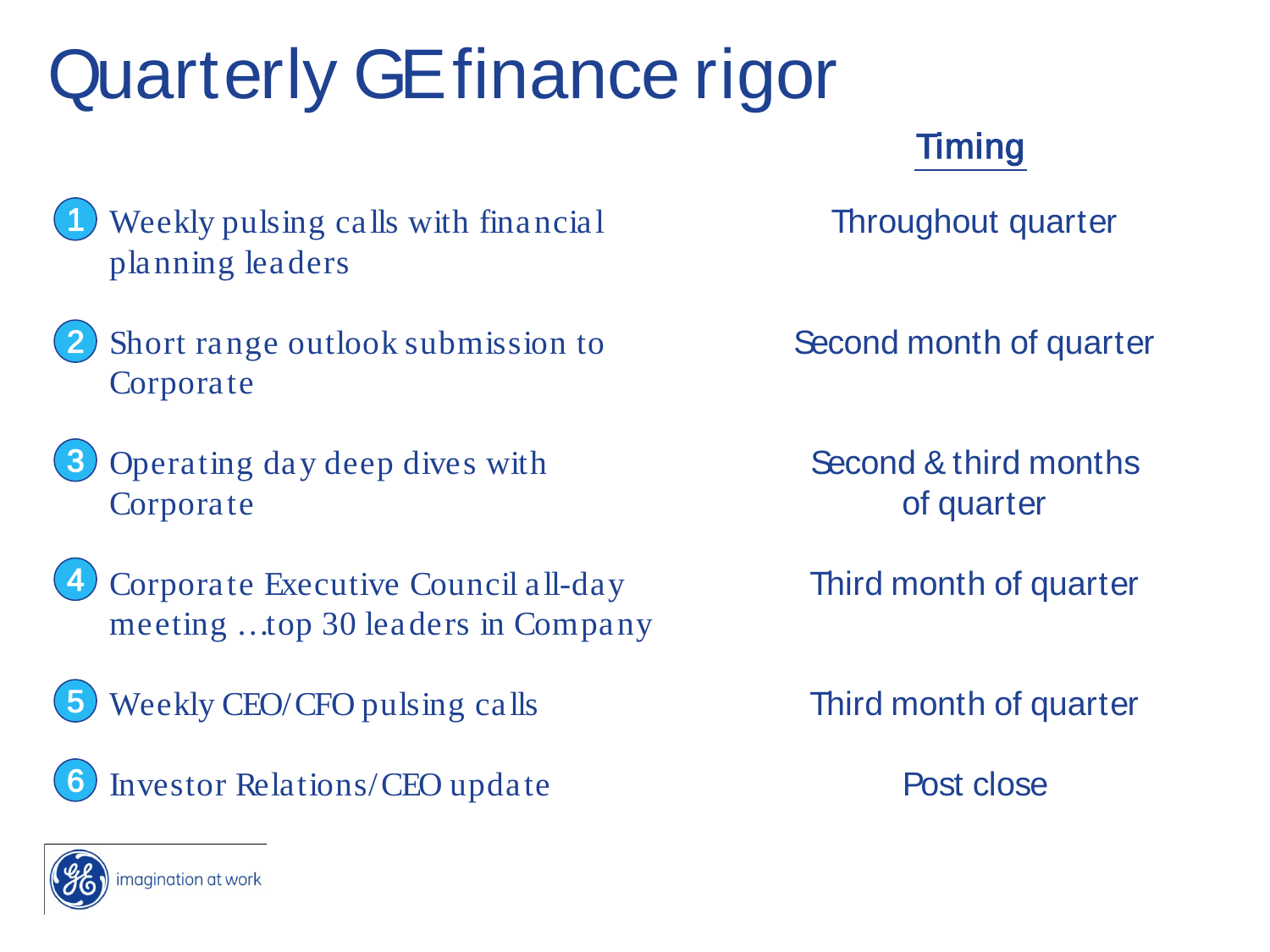### GE forecasting rigor

Bottoms-up roll-up by individual business submitted to sub-segment HQ, segment HQ, GE Corporate & ultimately Board of Directors - 3 to 6 levels of roll-up / review depending on business 1

3,000+ finance professionals dedicated to financial planning & analysis across company … business development , marketing, sales, & sourcing also included 2

Tops down business assumptions limited to foreign exchange, interest rates & commodity prices 3

Business assumptions challenged at every step in review of financial submissions 4

- $\checkmark$  Justification for revenue case(s)...% revenue in backlog vs. new volume
- $\checkmark$  New Product Introduction pipeline & prioritization
- $\checkmark$  Capital expenditure approvals

Very detailed, iterative process built from bottoms-up submissions with assumptions challenged throughout organization

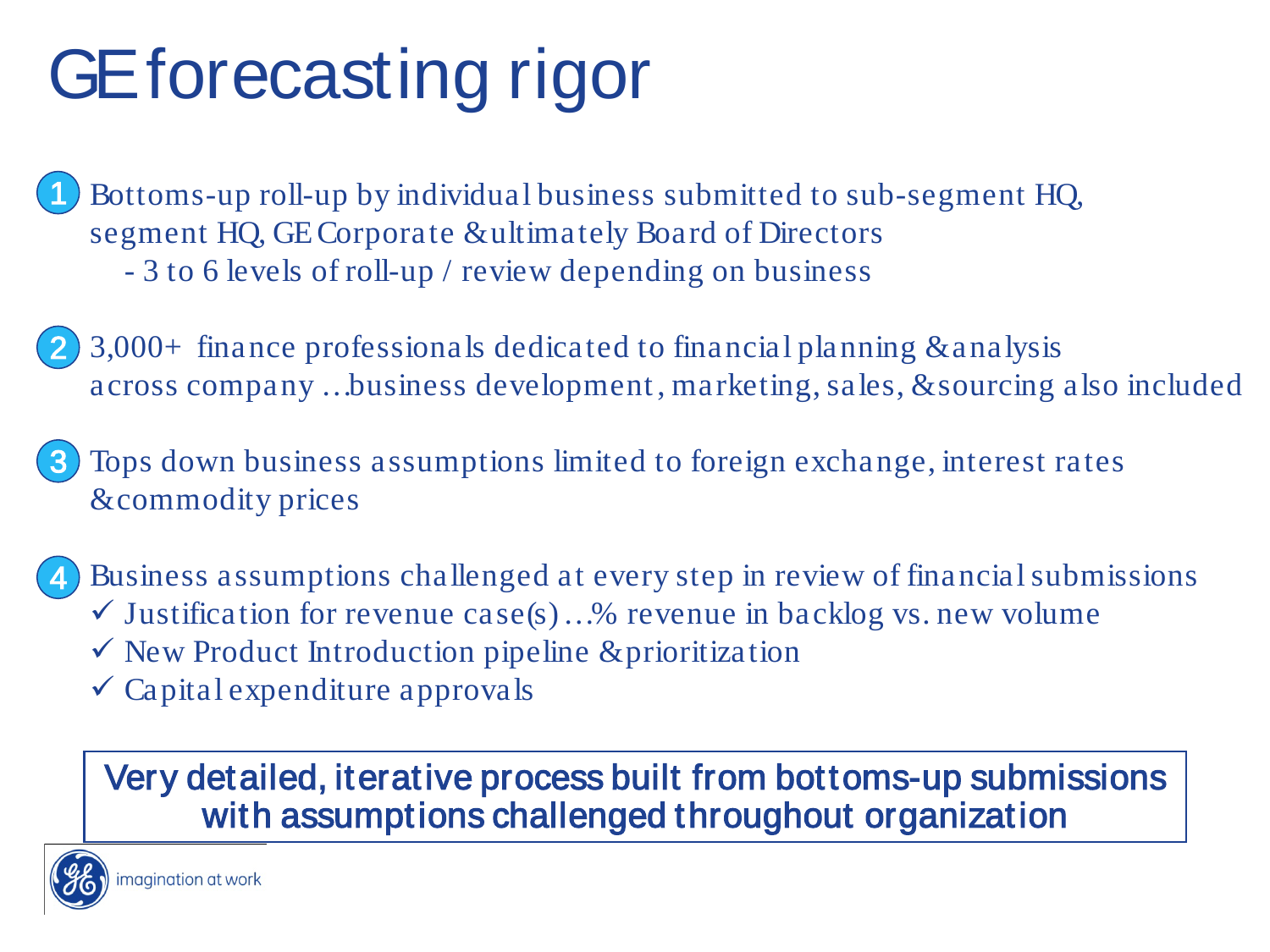#### Annual GE financial processes & calendar

#### Internal operating rigor



#### External communication

 Financial rigor embedded throughout organization Continual feedback loop and communications

imagination at work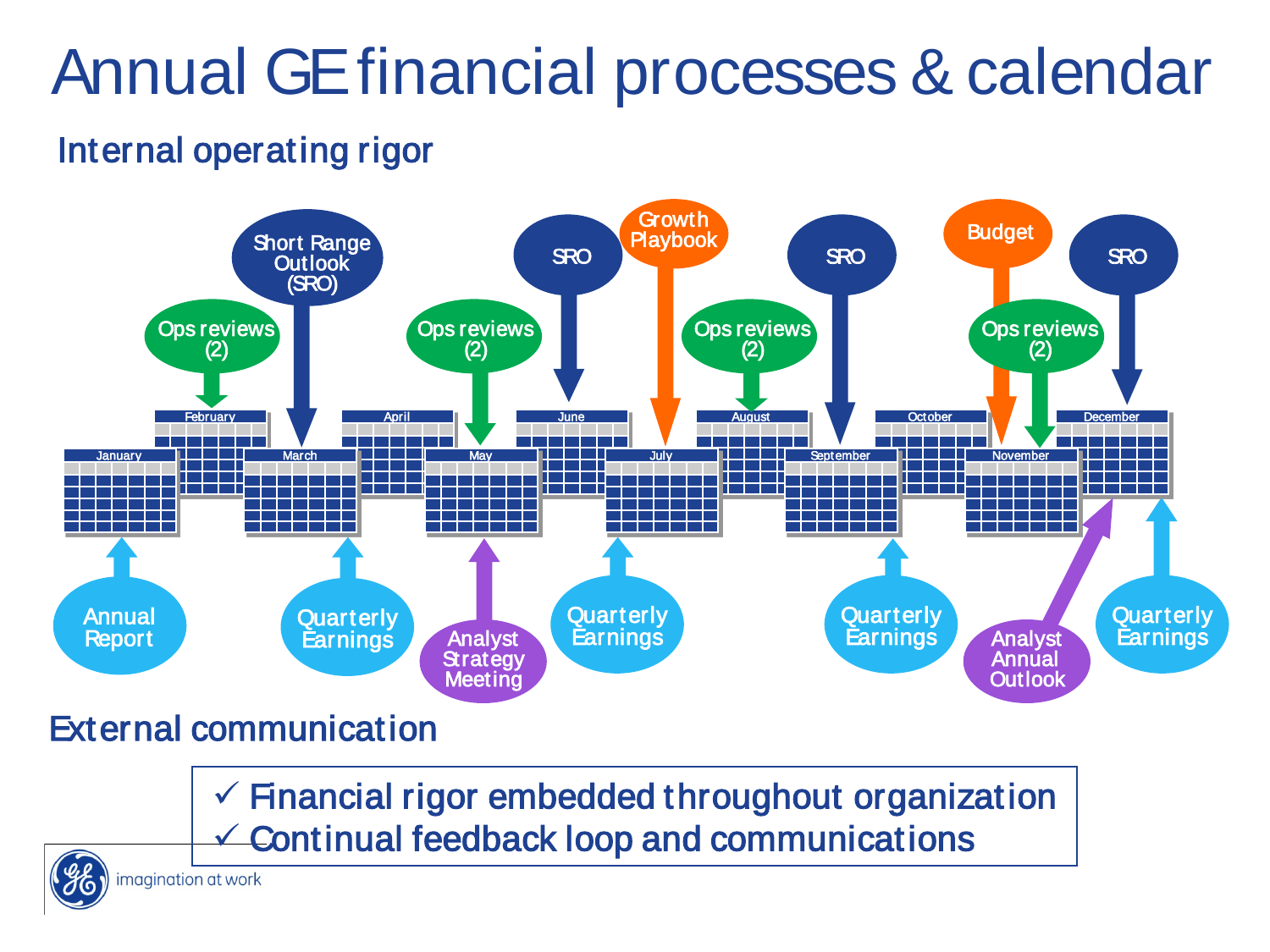# Investor Relations

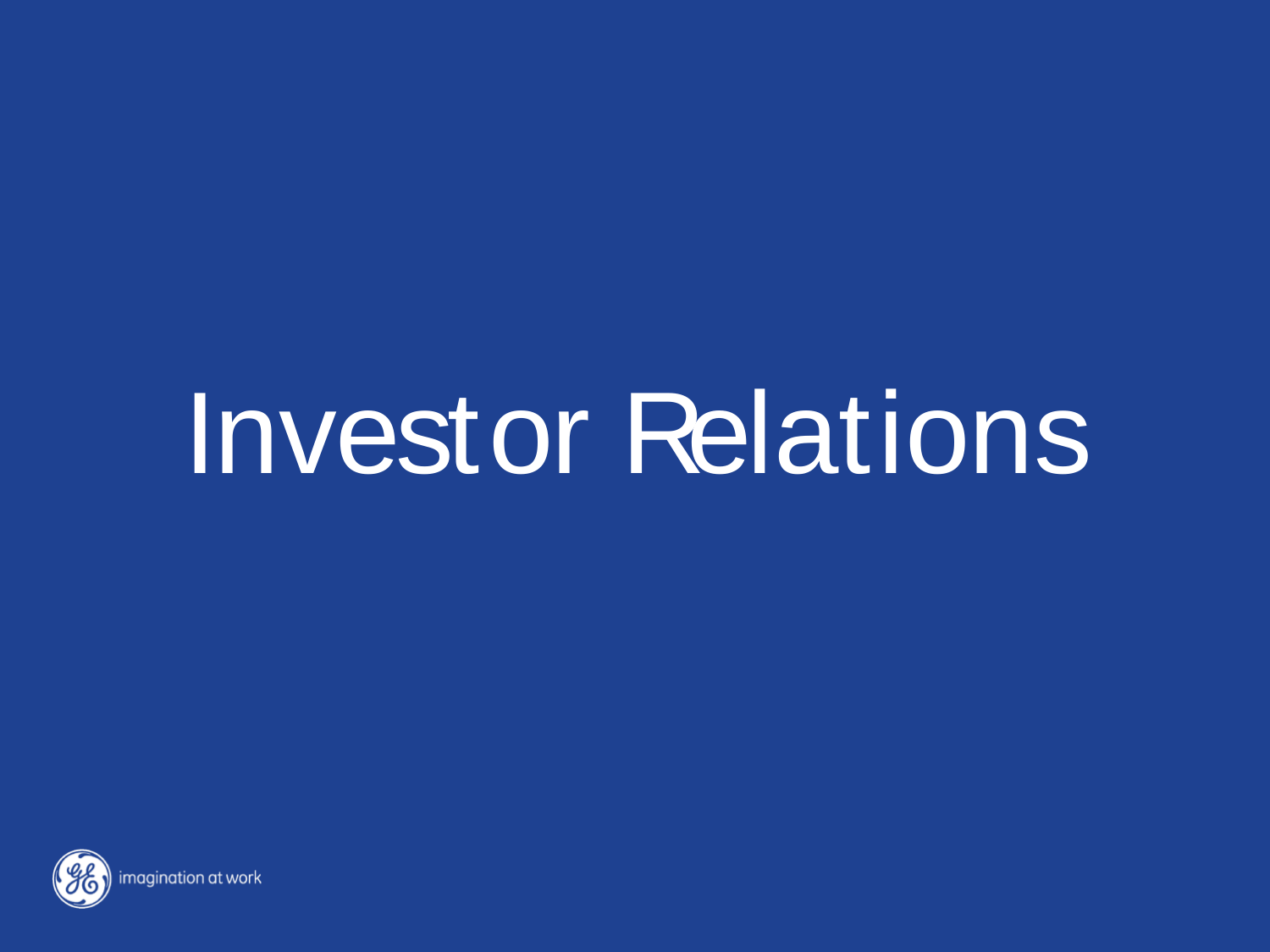### How are GE communications used?



#### Media & investor community

 $\checkmark$  Provide framework to gauge performance  $\checkmark$  Helps manage Wall Street expectations

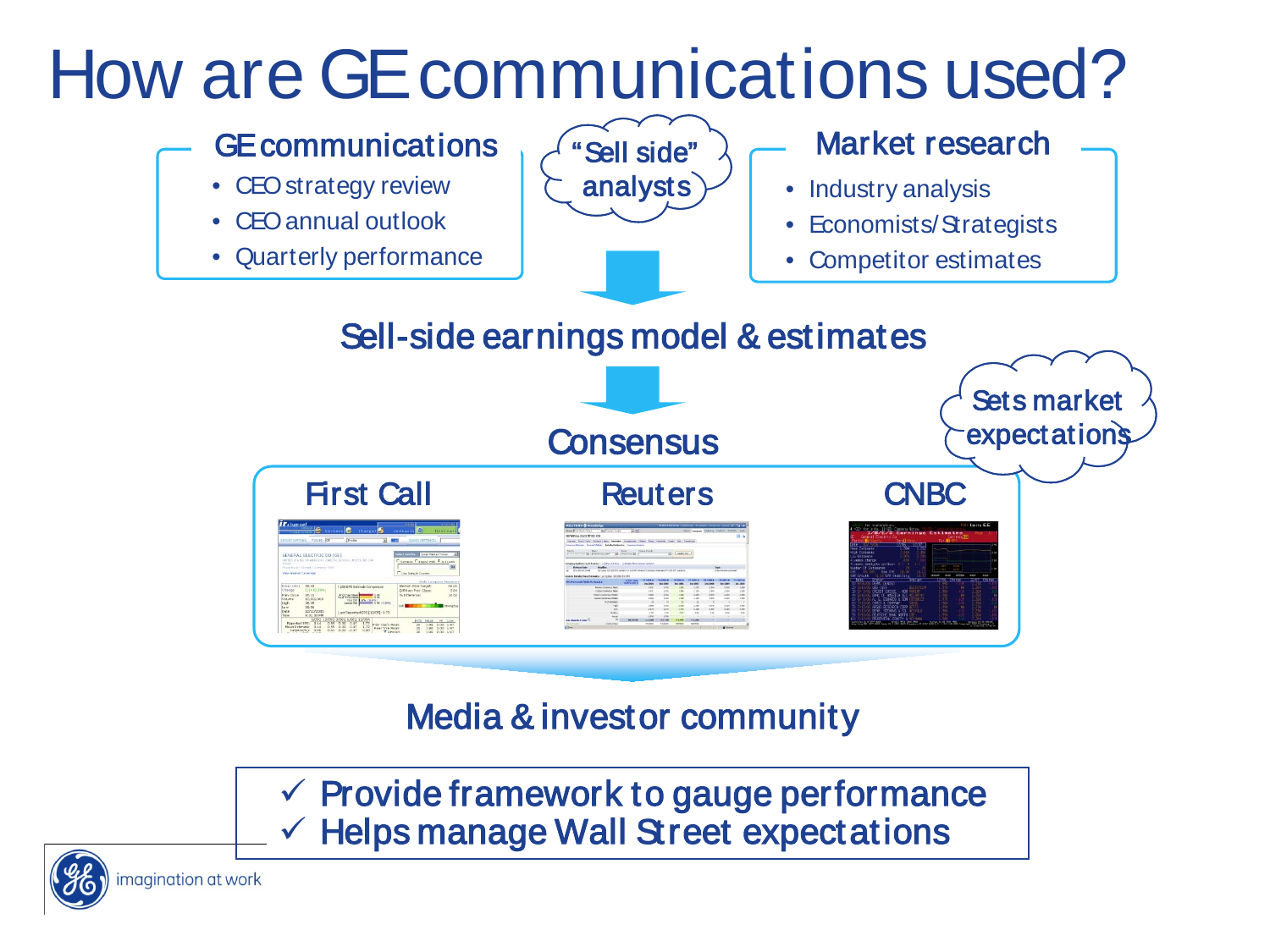### Guidance evolution

imagination at work

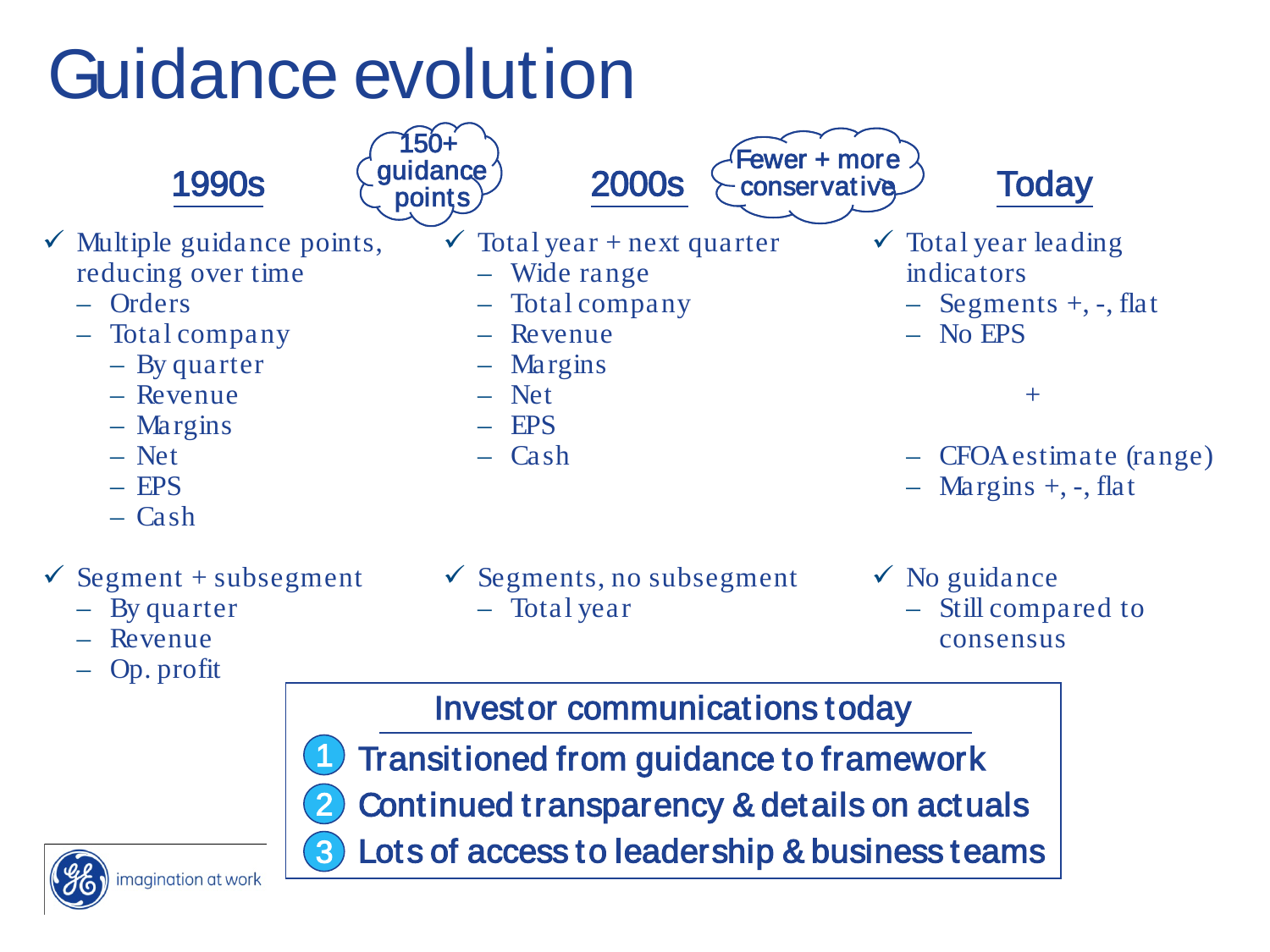### Example … 2010 "framework"

|                        | 2010E        | <b>Drivers</b>                                                                         |
|------------------------|--------------|----------------------------------------------------------------------------------------|
| <b>Industrial</b>      | $~\sim$ Flat | + NPI, service growth, lower cost, global<br>Excess capacity remains, invest in growth |
| <b>Media</b>           |              | + Cable, improved ad markets<br>- Olympics                                             |
| <b>Capital Finance</b> | $\sim$ Flat  | + Higher yields and lower costs<br>- CRE losses                                        |
| Corporate              | $\sim$ Flat  | - Pension costs higher<br>$\checkmark$ Restructuring TBD                               |
| <b>CFOA</b>            | $$13-15B$    | + Working capital improvements<br>Lower progress payments                              |

#### **Dynamics**

- +/- Financial & economic risks in balance
- $\checkmark$  May do more restructuring to improve GE for the future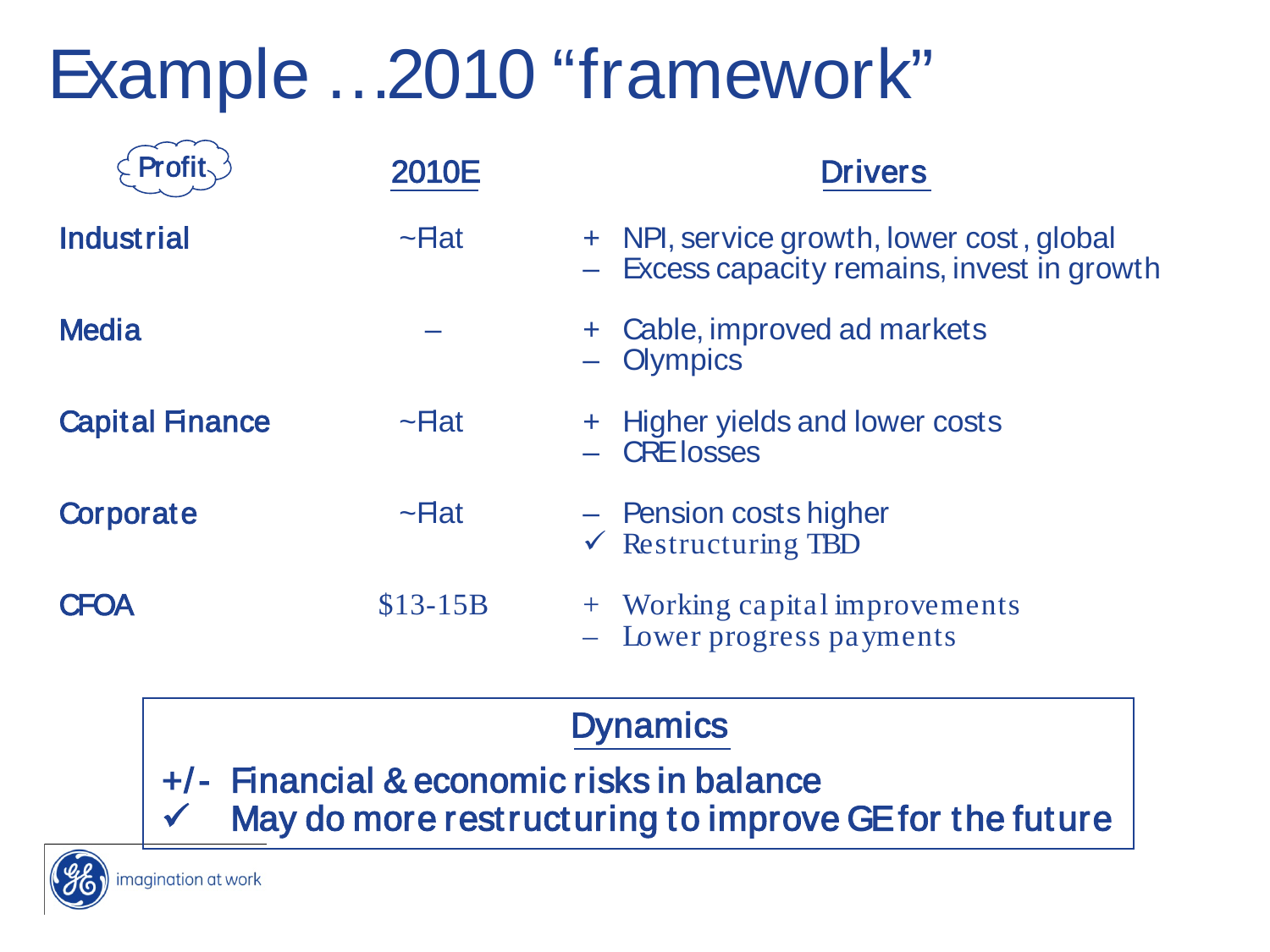#### Example ...analyst presentation



GE Capital earnings rebound post loss cycle 1

~70% Industrial earnings are services … expect continued growth 2

- Equipment backlog strong … we plan to outperform as the cycle improves … NPI, global, stimulus 3
- Cash optionality … we will deploy in an investor-friendly way 4

Team compensation  $\rightarrow$  aligned with execution

magination at work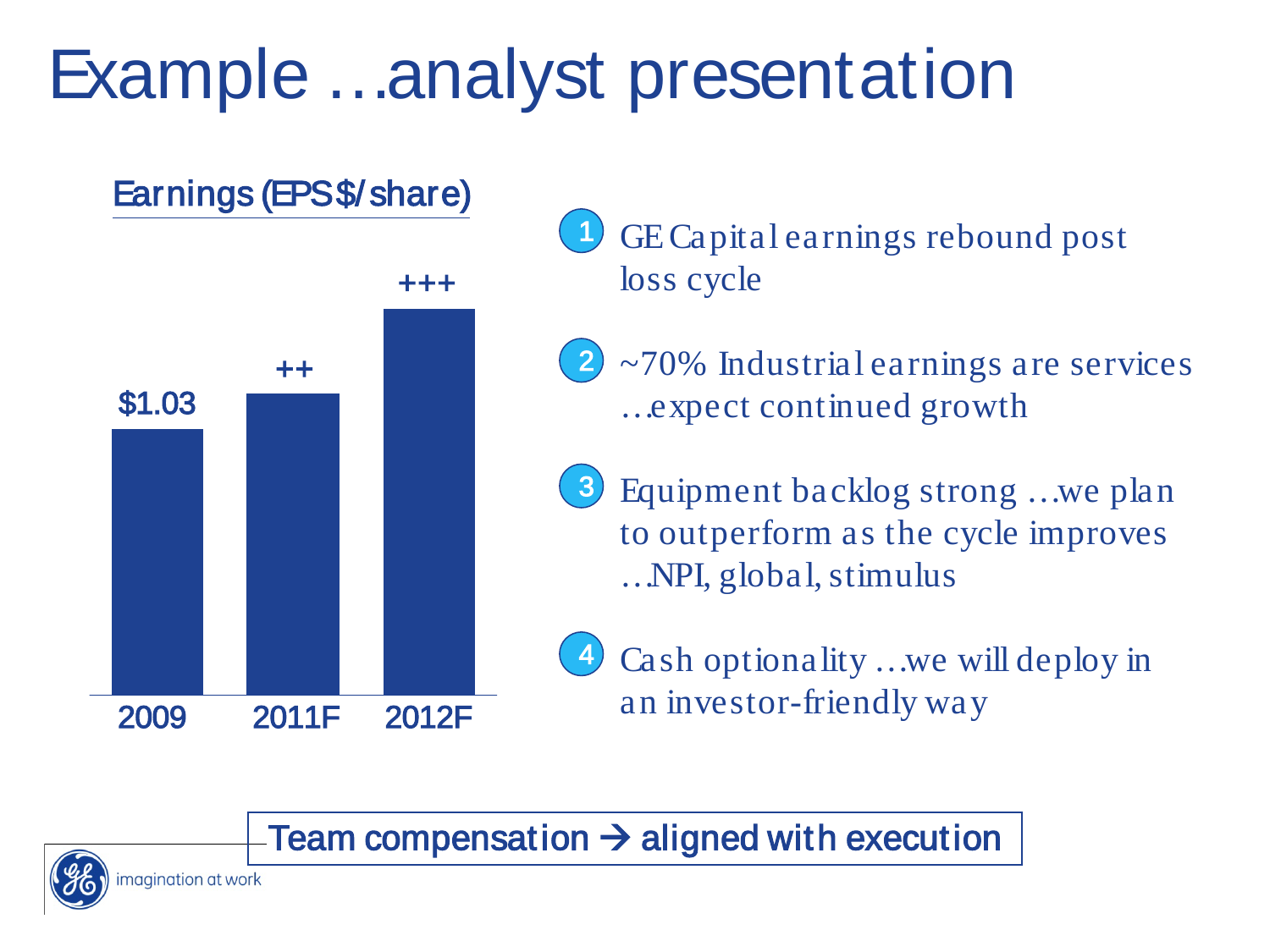### Communication challenges

#### Results different than forecast

#### Investors want guidance

Rumors/speculation

 $\checkmark$  Post 9/11 analyst meeting

- $\checkmark$  4Q'02 pre-announcement, \$2.5B increase in ERC reserves
- $\checkmark$  1Q'08 pre-announcement, GE Capital
- $\checkmark$  Directional items without EPS  $\checkmark$  Example: projected units shipped  $\checkmark$  Very detailed actuals
- $\checkmark$  Keep it factual
- $\checkmark$  12 hours GE Capital updates in '09
- [www.gereports.com](http://www.gereports.com/)

Open, fair disclosure as events materialize